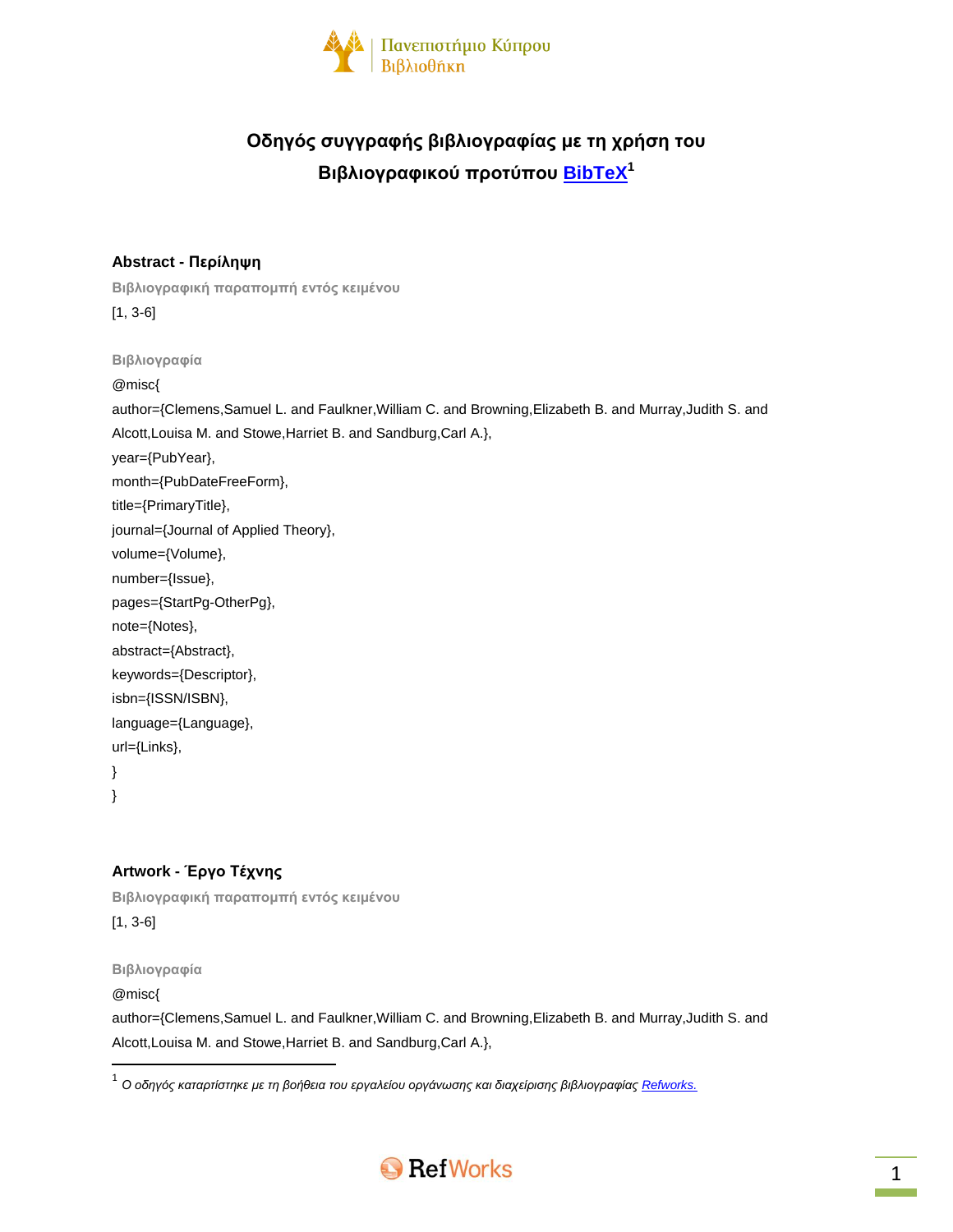

| year={PubYear},                      |
|--------------------------------------|
| month={PubDateFreeForm},             |
| title={PrimaryTitle},                |
| journal={Journal of Applied Theory}, |
| volume={Volume},                     |
| number={Issue},                      |
| pages={StartPg-OtherPg},             |
| note={Notes},                        |
| abstract={Abstract},                 |
| keywords={Descriptor},               |
| isbn={ISSN/ISBN},                    |
| language={Language},                 |
| url={Links},                         |
| ł                                    |
| ł                                    |
|                                      |

### **Bills/Resolutions - Νομοσχέδιο/Ψήφισμα**

```
Βιβλιογραφική παραπομπή εντός κειμένου
[1, 3-6]
```

```
Βιβλιογραφία
@misc{
author={Clemens,Samuel L. and Faulkner,William C. and Browning,Elizabeth B. and Murray,Judith S. and
Alcott,Louisa M. and Stowe,Harriet B. and Sandburg,Carl A.},
year={PubYear},
month={PubDateFreeForm},
title={PrimaryTitle},
journal={Journal of Applied Theory},
volume={Volume},
number={Issue},
pages={StartPg-OtherPg},
note={Notes},
abstract={Abstract},
keywords={Descriptor},
isbn={ISSN/ISBN},
language={Language},
url={Links},
}
}
```
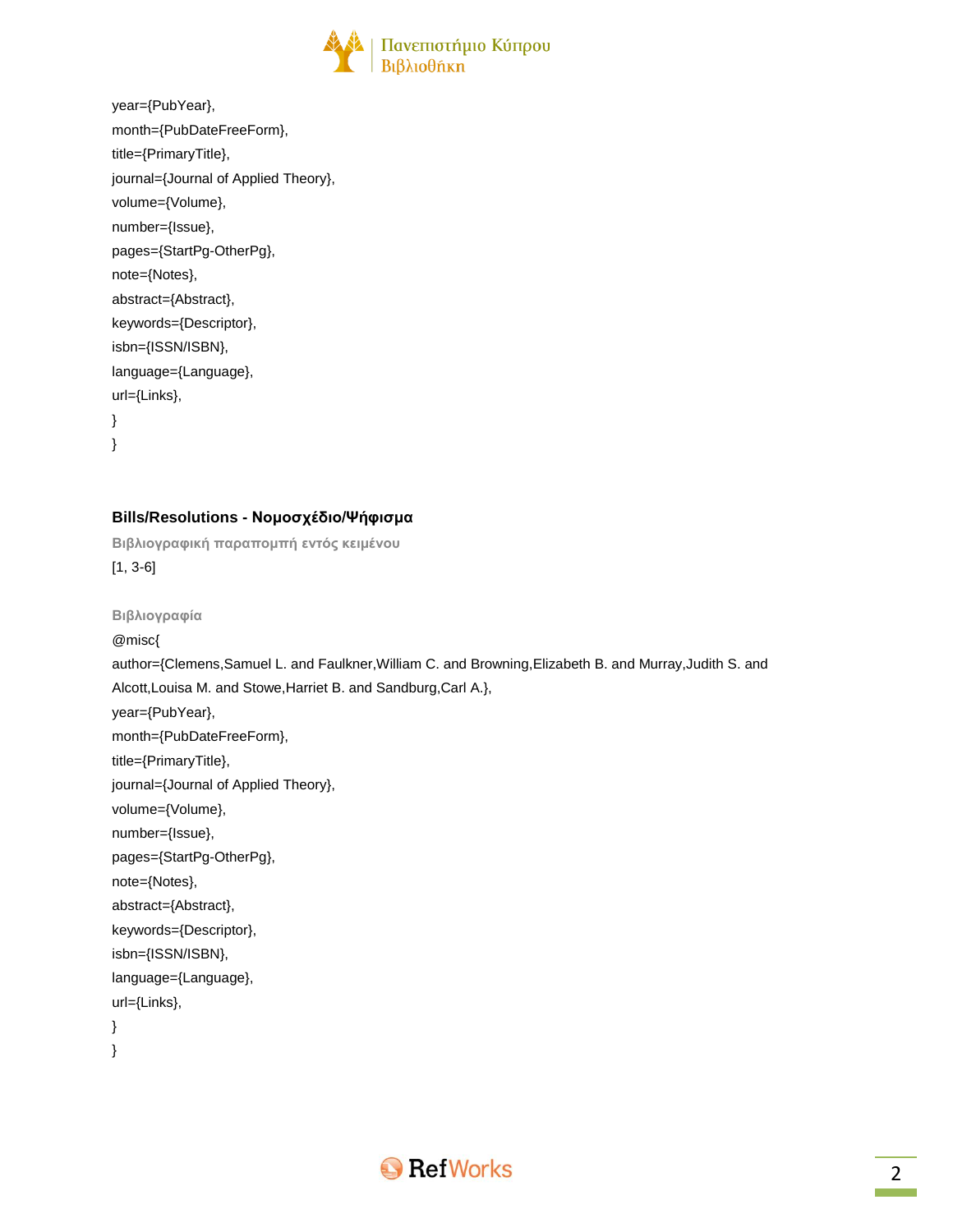

### **Book, Edited - Βιβλίο, Επιμελημένο**

**Βιβλιογραφική παραπομπή εντός κειμένου**

[1, 3-6]

**Βιβλιογραφία** @misc{ author={Clemens,Samuel L. and Faulkner,William C. and Browning,Elizabeth B. and Murray,Judith S. and Alcott,Louisa M. and Stowe,Harriet B. and Sandburg,Carl A.}, year={PubYear}, month={PubDateFreeForm}, title={PrimaryTitle}, journal={Journal of Applied Theory}, volume={Volume}, number={Issue}, pages={StartPg-OtherPg}, note={Notes}, abstract={Abstract}, keywords={Descriptor}, isbn={ISSN/ISBN}, language={Language}, url={Links}, }

}

#### **Book, Section - Βιβλίο, Μέρος**

**Βιβλιογραφική παραπομπή εντός κειμένου** [1, 3-6]

**Βιβλιογραφία** @inbook{ author={Clemens,Samuel L. and Faulkner,William C. and Browning,Elizabeth B. and Murray,Judith S. and Alcott,Louisa M. and Stowe,Harriet B. and Sandburg,Carl A.}, editor={Emerson,Ralph W. and Yeats,William B. and Frost,Robert L.}, year={PubYear}, month={PubDateFreeForm}, title={PrimaryTitle}, series={SecondaryTitle}, publisher={Publisher}, address={PlaceofPub}, volume={Volume}, chapter={Issue},

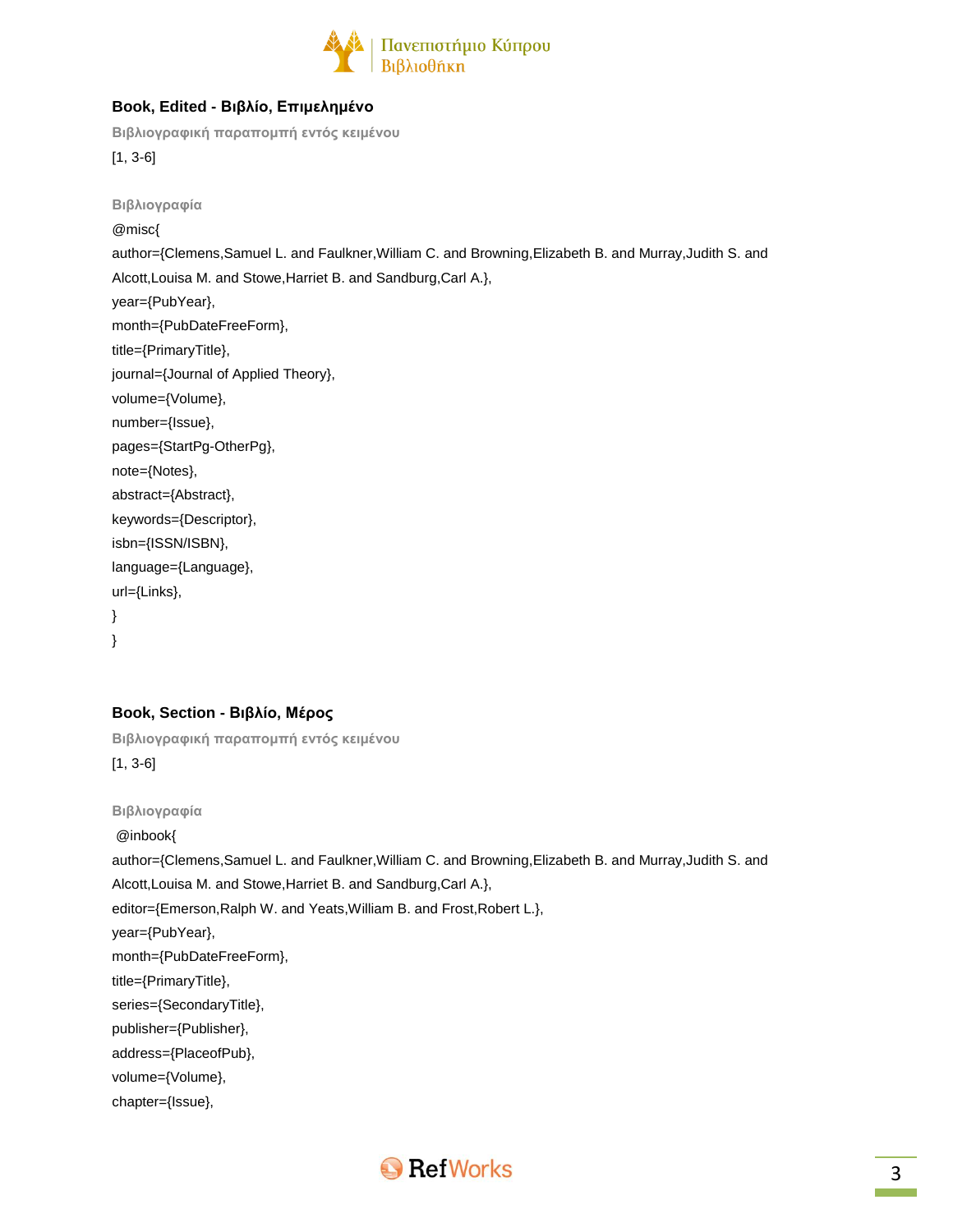

| edition={Edition},       |
|--------------------------|
| pages={StartPg-OtherPg}, |
| edition={Edition},       |
| note={Notes},            |
| abstract={Abstract},     |
| keywords={Descriptor},   |
| isbn={ISSN/ISBN},        |
| language={Language},     |
| $url = {Links}$ ,        |
| λ                        |
| λ                        |
|                          |

### **Book, Whole - Βιβλίο, Ολόκληρο**

**Βιβλιογραφική παραπομπή εντός κειμένου** [1, 3-6]

**Βιβλιογραφία**

@book{

author={Clemens,Samuel L. and Faulkner,William C. and Browning,Elizabeth B. and Murray,Judith S. and Alcott,Louisa M. and Stowe,Harriet B. and Sandburg,Carl A.}, editor={Emerson,Ralph W. and Yeats,William B. and Frost,Robert L.}, year={PubYear}, month={PubDateFreeForm}, title={PrimaryTitle}, series={SecondaryTitle}, publisher={Publisher}, address={PlaceofPub}, volume={Volume}, number={Issue}, pages={StartPg-OtherPg}, edition={Edition}, note={Notes}, abstract={Abstract}, keywords={Descriptor}, isbn={ISSN/ISBN}, language={Language}, url={Links}, }

}

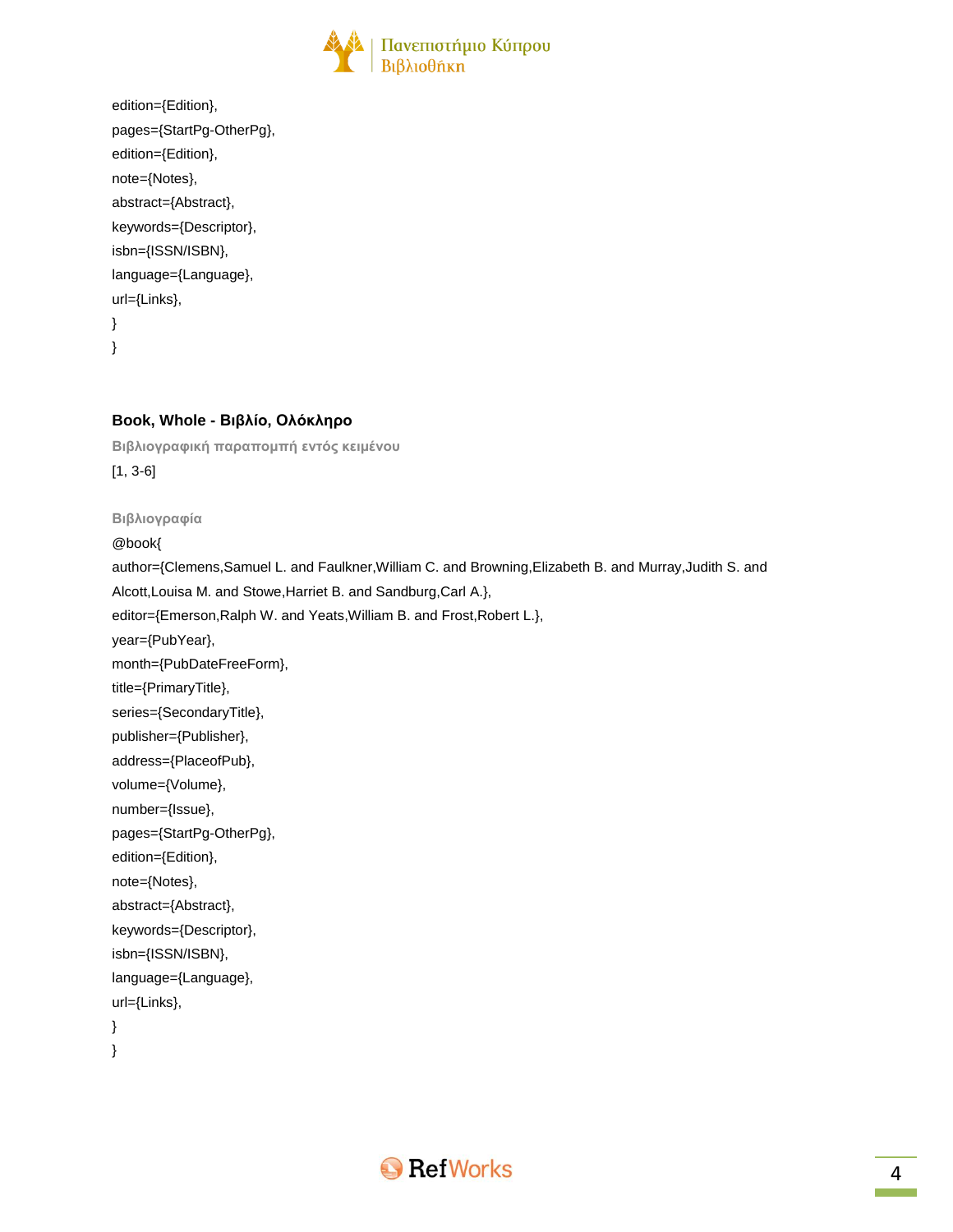

### **Case/Court Decisions - Υπόθεση/Απόφαση Δικαστηρίου**

**Βιβλιογραφική παραπομπή εντός κειμένου**

[1, 3-6]

**Βιβλιογραφία** @misc{ author={Clemens,Samuel L. and Faulkner,William C. and Browning,Elizabeth B. and Murray,Judith S. and Alcott,Louisa M. and Stowe,Harriet B. and Sandburg,Carl A.}, year={PubYear}, month={PubDateFreeForm}, title={PrimaryTitle}, journal={Journal of Applied Theory}, volume={Volume}, number={Issue}, pages={StartPg-OtherPg}, note={Notes}, abstract={Abstract}, keywords={Descriptor}, isbn={ISSN/ISBN}, language={Language}, url={Links}, }

}

### **Computer Program - Λογισμικό Η/Υ**

**Βιβλιογραφική παραπομπή εντός κειμένου** [1, 3-6]

**Βιβλιογραφία**

@misc{

author={Clemens,Samuel L. and Faulkner,William C. and Browning,Elizabeth B. and Murray,Judith S. and Alcott,Louisa M. and Stowe,Harriet B. and Sandburg,Carl A.},

year={PubYear},

month={PubDateFreeForm},

title={PrimaryTitle},

journal={Journal of Applied Theory},

volume={Volume},

number={Issue},

pages={StartPg-OtherPg},

note={Notes},

abstract={Abstract},

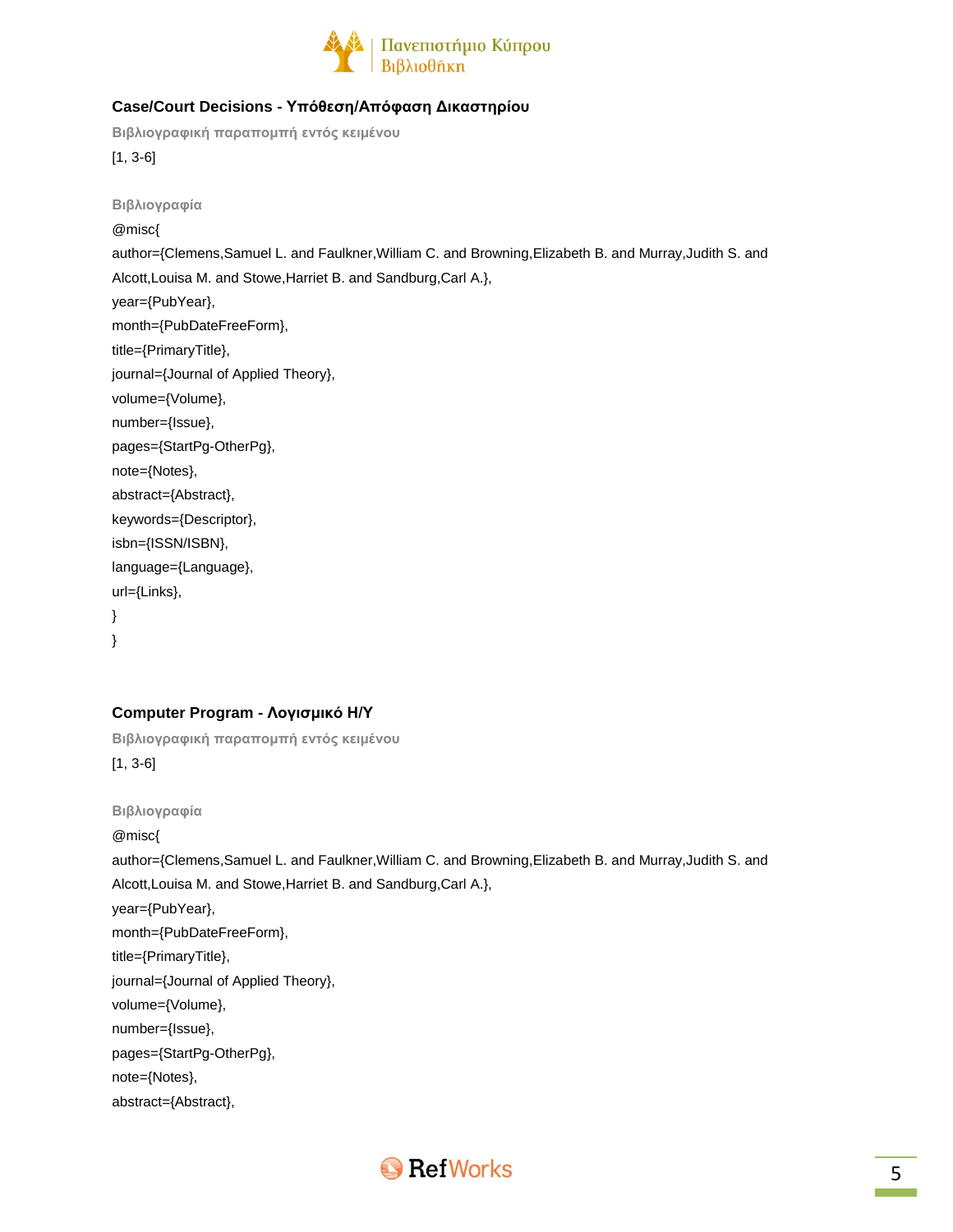

```
keywords={Descriptor},
isbn={ISSN/ISBN},
language={Language},
url={Links},
}
```
}

### **Conference Proceedings - Πρακτικά Συνεδρίου**

**Βιβλιογραφική παραπομπή εντός κειμένου** [1, 3-6] **Βιβλιογραφία** @inproceedings{ author={Clemens,Samuel L. and Faulkner,William C. and Browning,Elizabeth B. and Murray,Judith S. and Alcott,Louisa M. and Stowe,Harriet B. and Sandburg,Carl A.}, editor={Emerson,Ralph W. and Yeats,William B. and Frost,Robert L.}, year={PubYear}, month={PubDateFreeForm}, title={PrimaryTitle}, booktitle={SecondaryTitle}, series={ThirdTitle}, publisher={Publisher}, address={PlaceofPub}, organization={AuthorAddress}, location={Edition}, volume={Volume}, chapter={Issue}, pages={StartPg-OtherPg}, note={Notes}, abstract={Abstract}, keywords={Descriptor}, isbn={ISSN/ISBN}, language={Language}, url={Links}, }

}

#### **Dissertation/Thesis - Διατριβές**

**Βιβλιογραφική παραπομπή εντός κειμένου** [1, 3-6]

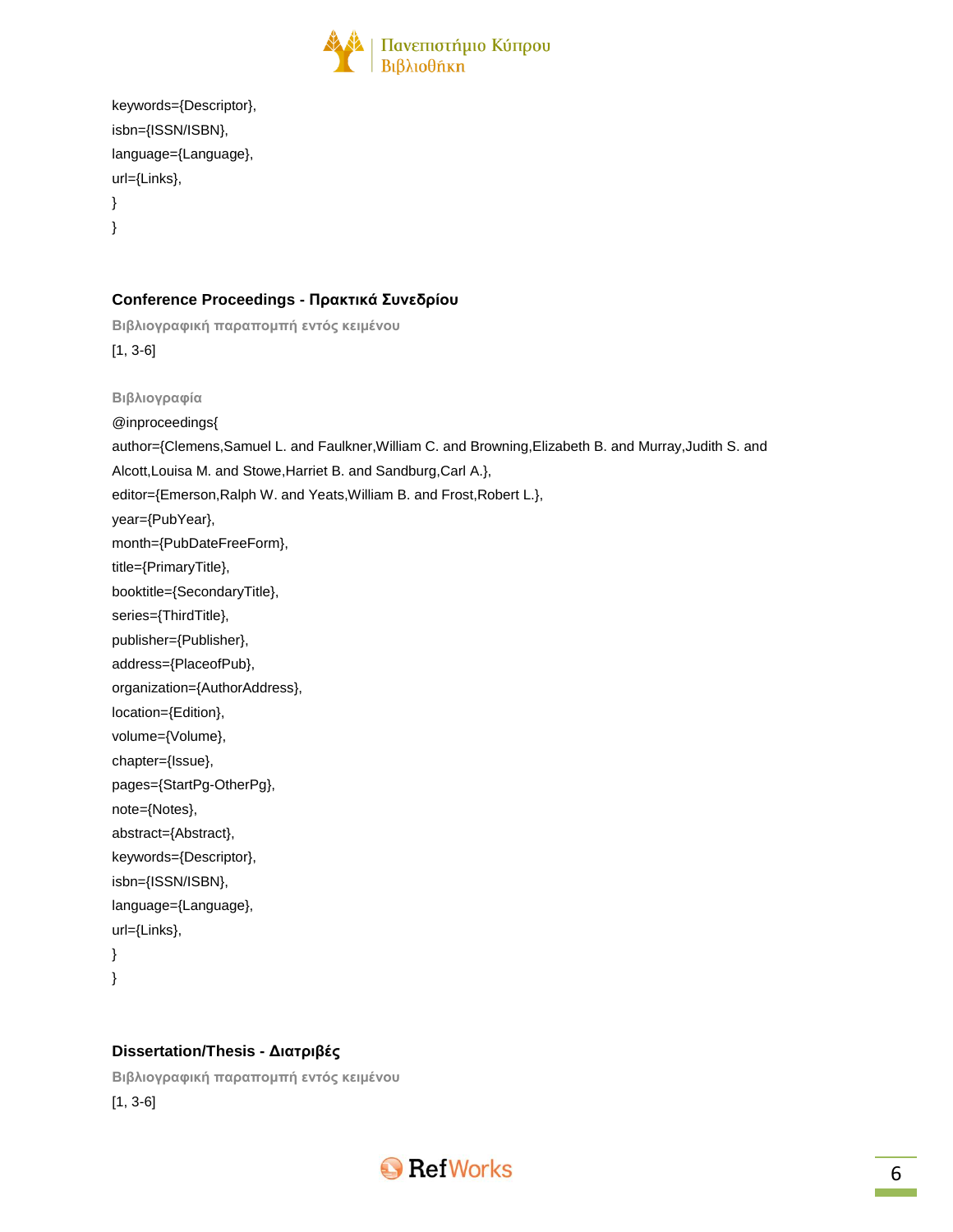

#### **Βιβλιογραφία**

@misc{

author={Clemens,Samuel L. and Faulkner,William C. and Browning,Elizabeth B. and Murray,Judith S. and Alcott,Louisa M. and Stowe,Harriet B. and Sandburg,Carl A.},

year={PubYear},

month={PubDateFreeForm},

title={PrimaryTitle},

journal={Journal of Applied Theory},

volume={Volume},

number={Issue},

pages={StartPg-OtherPg},

note={Notes},

url={Links},

abstract={Abstract},

keywords={Descriptor},

isbn={ISSN/ISBN},

language={Language},

}

}

#### **Dissertation/Thesis, Unpublished - Διατριβές, Αδημοσίευτες**

**Βιβλιογραφική παραπομπή εντός κειμένου** [1, 3-6]

**Βιβλιογραφία**

@misc{

author={Clemens,Samuel L. and Faulkner,William C. and Browning,Elizabeth B. and Murray,Judith S. and Alcott,Louisa M. and Stowe,Harriet B. and Sandburg,Carl A.}, year={PubYear},

month={PubDateFreeForm},

title={PrimaryTitle},

journal={Journal of Applied Theory},

volume={Volume},

number={Issue},

pages={StartPg-OtherPg},

note={Notes},

abstract={Abstract},

keywords={Descriptor},

isbn={ISSN/ISBN},

language={Language},

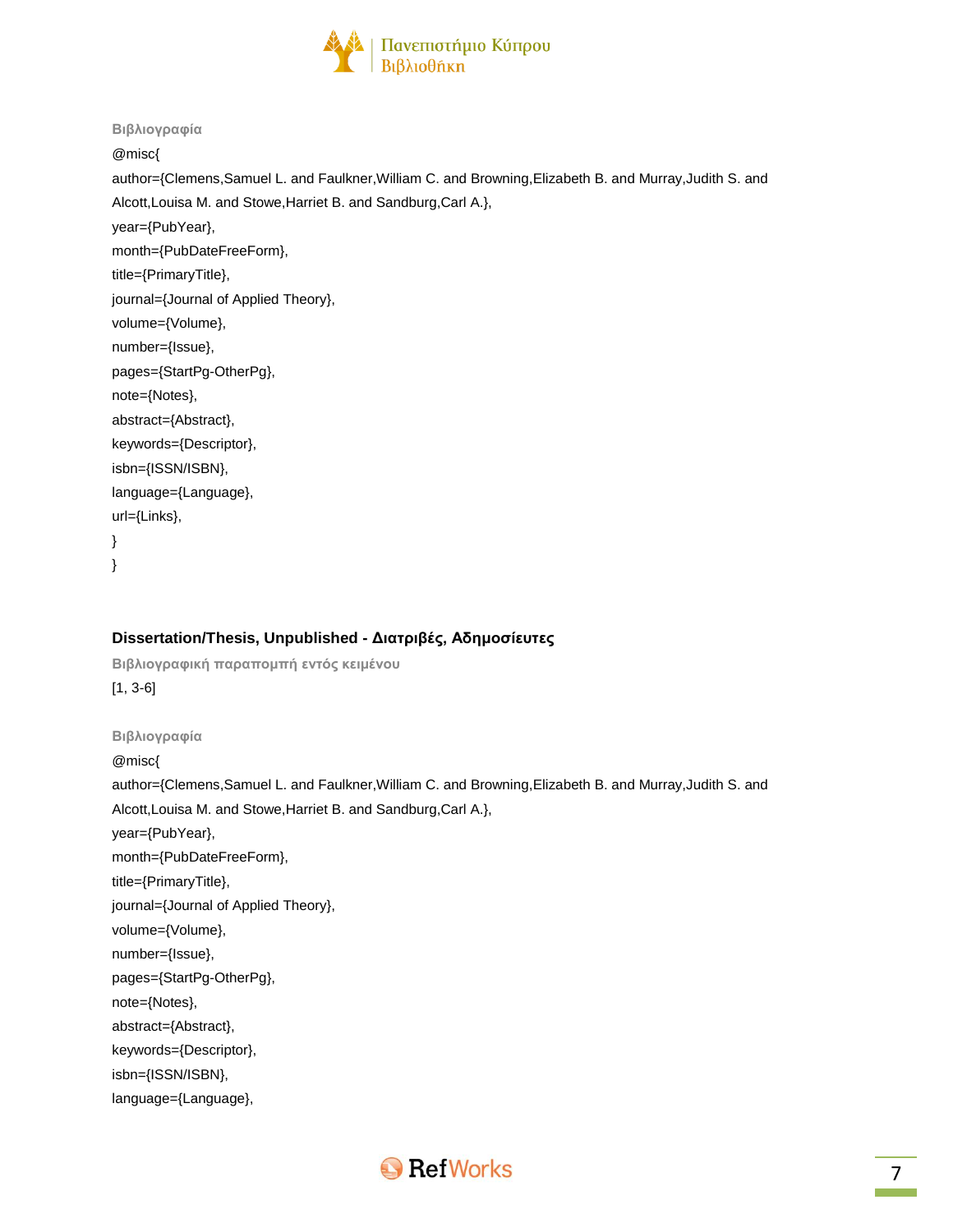

```
url={Links},
```

```
}
}
```
### **Generic - Γενικό Έγγραφο**

**Βιβλιογραφική παραπομπή εντός κειμένου**

[1, 3-6]

**Βιβλιογραφία**

@misc{

author={Clemens,Samuel L. and Faulkner,William C. and Browning,Elizabeth B. and Murray,Judith S. and Alcott,Louisa M. and Stowe,Harriet B. and Sandburg,Carl A.}, year={PubYear}, month={PubDateFreeForm}, title={PrimaryTitle}, journal={Journal of Applied Theory}, volume={Volume}, number={Issue}, pages={StartPg-OtherPg}, note={Notes}, abstract={Abstract}, keywords={Descriptor}, isbn={ISSN/ISBN}, language={Language}, url={Links},

} }

### **Grant - Χορηγία**

**Βιβλιογραφική παραπομπή εντός κειμένου** [1, 3-6]

**Βιβλιογραφία**

@misc{ author={Clemens,Samuel L. and Faulkner,William C. and Browning,Elizabeth B. and Murray,Judith S. and Alcott,Louisa M. and Stowe,Harriet B. and Sandburg,Carl A.}, year={PubYear}, month={PubDateFreeForm}, title={PrimaryTitle}, journal={Journal of Applied Theory},

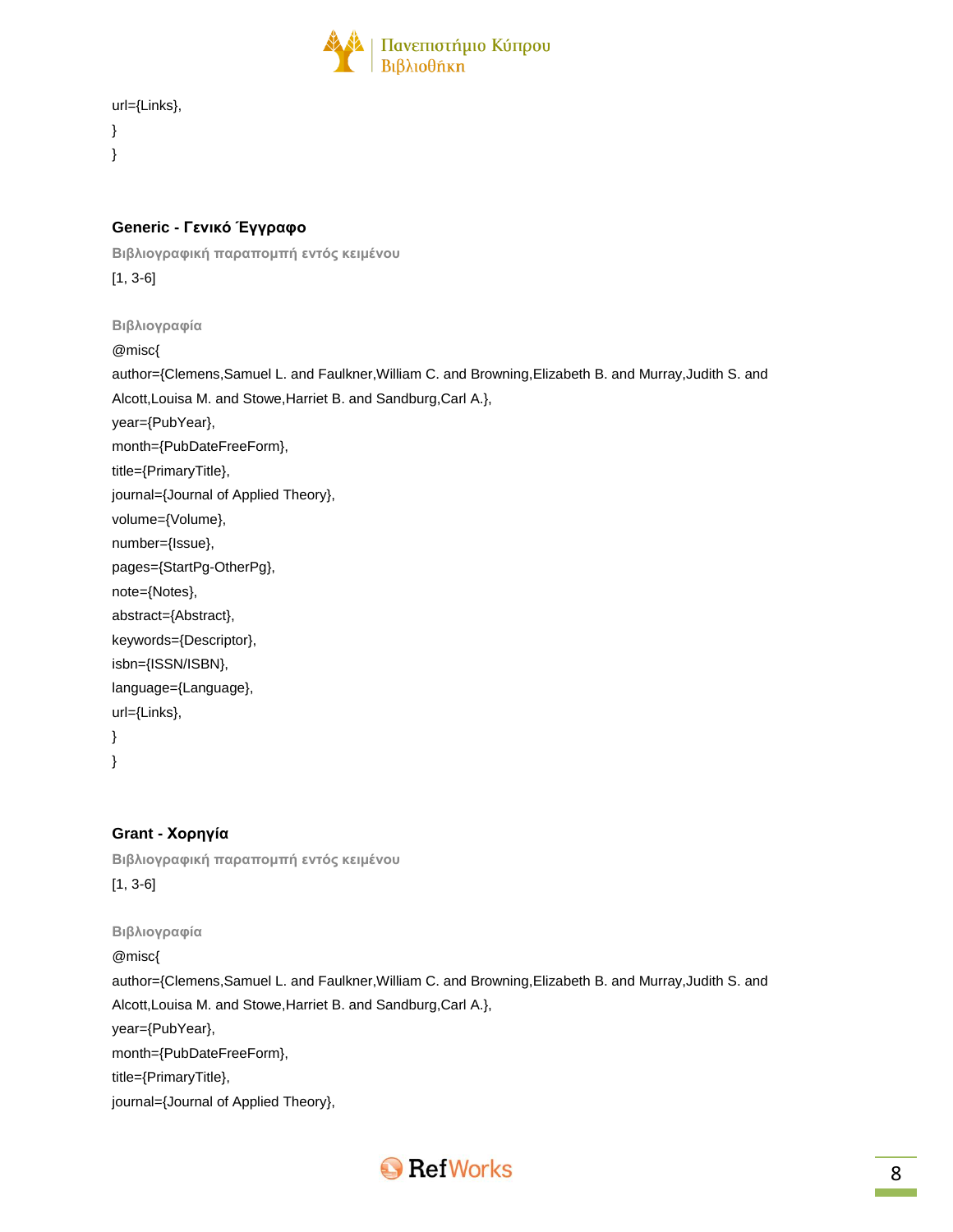

```
volume={Volume},
number={Issue},
pages={StartPg-OtherPg},
note={Notes},
abstract={Abstract},
keywords={Descriptor},
isbn={ISSN/ISBN},
language={Language},
url={Links},
}
}
```
### **Hearing - Ακρόαση**

**Βιβλιογραφική παραπομπή εντός κειμένου** [1, 3-6]

#### **Βιβλιογραφία**

@misc{

author={Clemens,Samuel L. and Faulkner,William C. and Browning,Elizabeth B. and Murray,Judith S. and Alcott,Louisa M. and Stowe,Harriet B. and Sandburg,Carl A.}, year={PubYear},

month={PubDateFreeForm}, title={PrimaryTitle}, journal={Journal of Applied Theory}, volume={Volume}, number={Issue}, pages={StartPg-OtherPg}, note={Notes}, abstract={Abstract}, keywords={Descriptor}, isbn={ISSN/ISBN}, language={Language}, url={Links}, }

}

#### **Journal Article - Άρθρο Περιοδικού**

**Βιβλιογραφική παραπομπή εντός κειμένου** [1, 3-6]

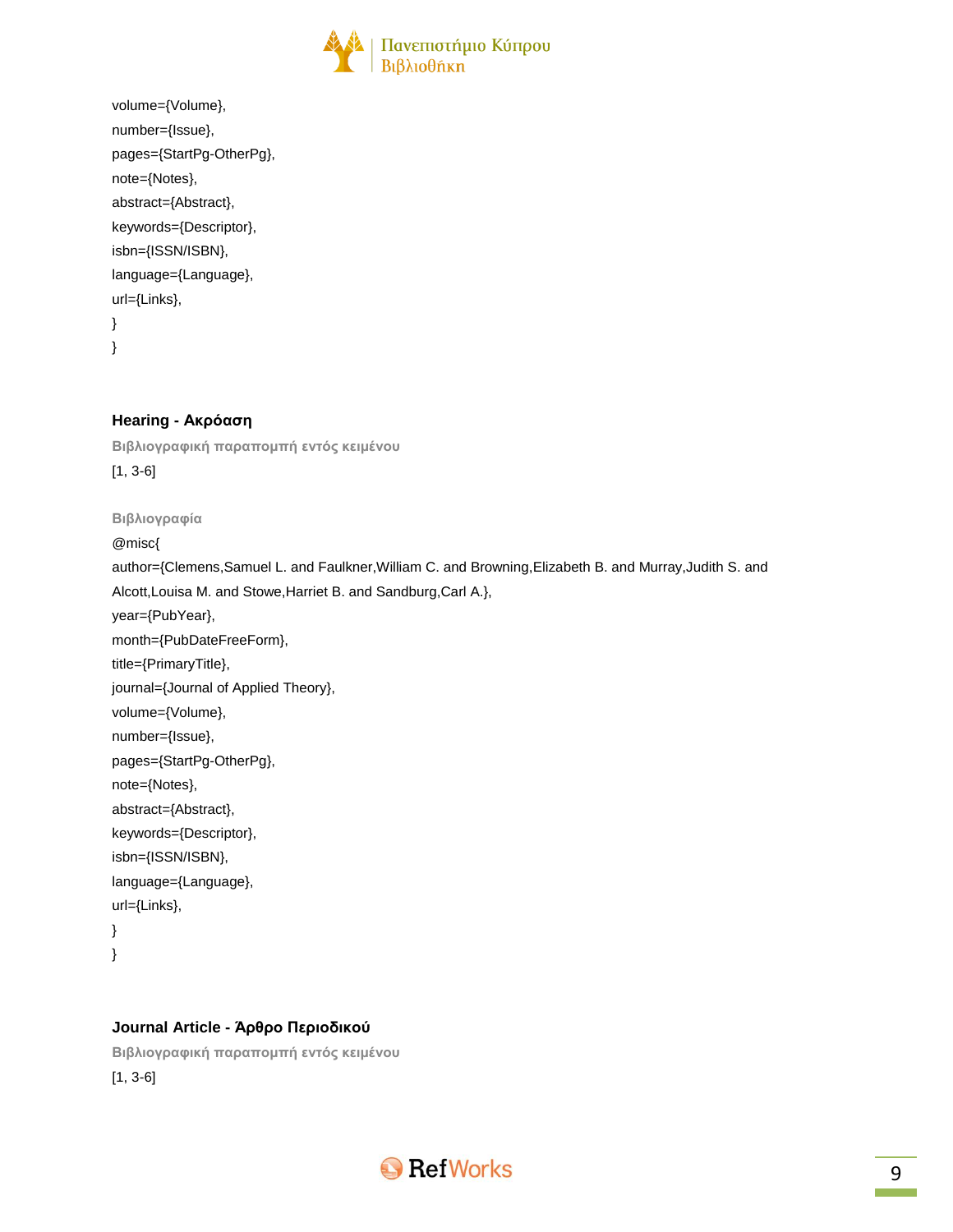

#### **Βιβλιογραφία**

@article{

author={Clemens,Samuel L. and Faulkner,William C. and Browning,Elizabeth B. and Murray,Judith S. and Alcott,Louisa M. and Stowe,Harriet B. and Sandburg,Carl A.},

year={PubYear},

month={PubDateFreeForm},

title={PrimaryTitle},

journal={Journal of Applied Theory},

volume={Volume},

number={Issue},

pages={StartPg-OtherPg}, note={Notes},

abstract={Abstract},

keywords={Descriptor},

isbn={ISSN/ISBN},

language={Language},

url={Links},

} }

#### **Journal, Electronic - Ηλεκτρονικό Περιοδικό**

**Βιβλιογραφική παραπομπή εντός κειμένου**

[1, 3-6]

**Βιβλιογραφία**

@misc{

author={Clemens,Samuel L. and Faulkner,William C. and Browning,Elizabeth B. and Murray,Judith S. and Alcott,Louisa M. and Stowe,Harriet B. and Sandburg,Carl A.},

year={PubYear},

month={PubDateFreeForm},

title={PrimaryTitle},

journal={Journal of Applied Theory},

volume={Volume},

number={Issue},

pages={StartPg-OtherPg},

note={Notes},

abstract={Abstract},

keywords={Descriptor},

isbn={ISSN/ISBN},

language={Language},

url={Links},

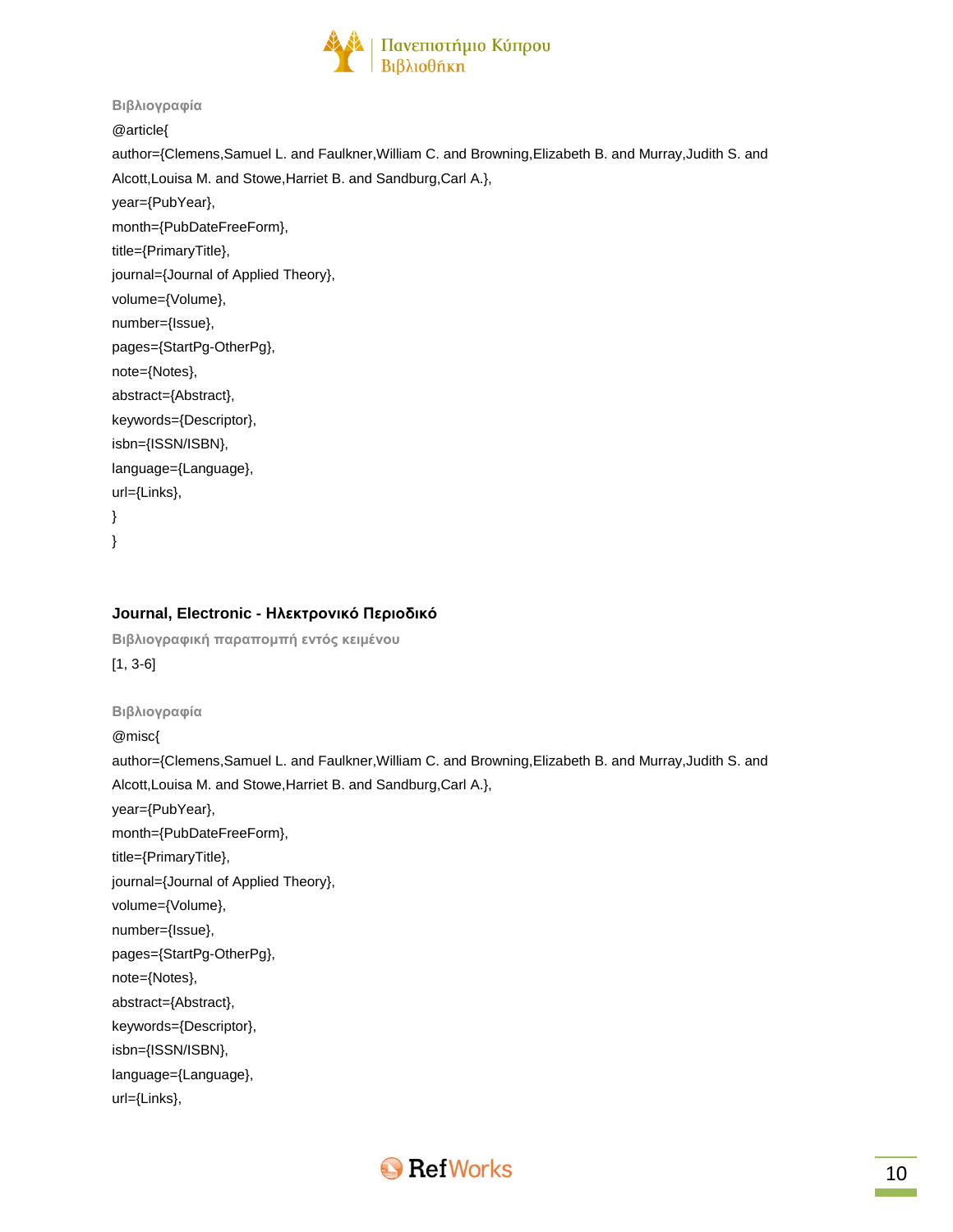

} }

#### **Laws/Statutes - Νόμοι/Καταστικά**

**Βιβλιογραφική παραπομπή εντός κειμένου** [1, 3-6]

**Βιβλιογραφία**

@misc{

author={Clemens,Samuel L. and Faulkner,William C. and Browning,Elizabeth B. and Murray,Judith S. and Alcott,Louisa M. and Stowe,Harriet B. and Sandburg,Carl A.}, year={PubYear}, month={PubDateFreeForm}, title={PrimaryTitle}, journal={Journal of Applied Theory}, volume={Volume}, number={Issue}, pages={StartPg-OtherPg}, note={Notes}, abstract={Abstract}, keywords={Descriptor}, isbn={ISSN/ISBN}, language={Language}, url={Links}, }

}

#### **Magazine Article - Άρθρο από μη επιστημονικό περιοδικό**

**Βιβλιογραφική παραπομπή εντός κειμένου**

[1, 3-6]

**Βιβλιογραφία** @misc{ author={Clemens,Samuel L. and Faulkner,William C. and Browning,Elizabeth B. and Murray,Judith S. and Alcott,Louisa M. and Stowe,Harriet B. and Sandburg,Carl A.}, year={PubYear}, month={PubDateFreeForm}, title={PrimaryTitle}, journal={Journal of Applied Theory}, volume={Volume},

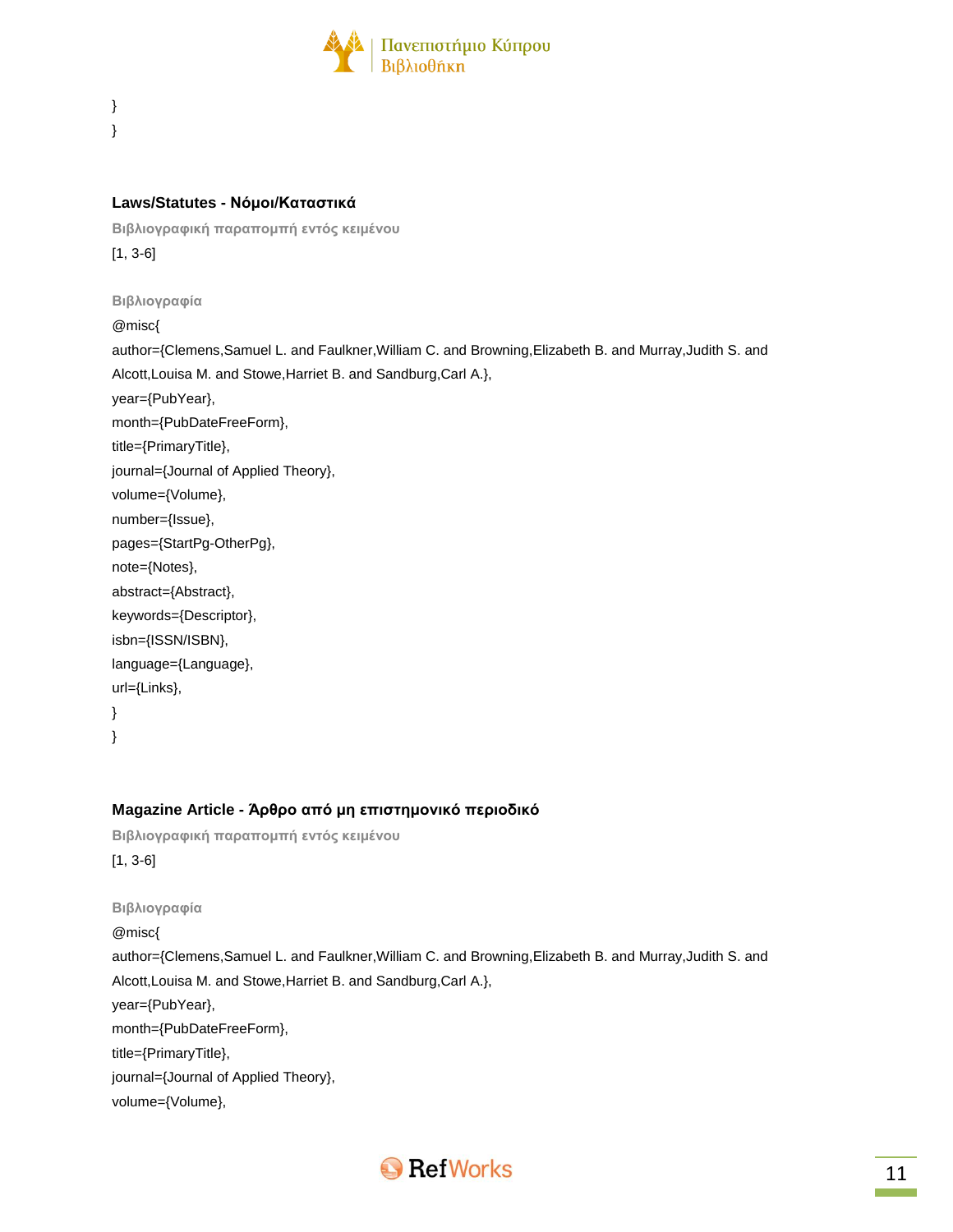

```
number={Issue},
pages={StartPg-OtherPg},
note={Notes},
abstract={Abstract},
keywords={Descriptor},
isbn={ISSN/ISBN},
language={Language},
url={Links},
}
```
}

### **Map - Χάρτης**

**Βιβλιογραφική παραπομπή εντός κειμένου** [1, 3-6]

## **Βιβλιογραφία**

@misc{

author={Clemens,Samuel L. and Faulkner,William C. and Browning,Elizabeth B. and Murray,Judith S. and Alcott,Louisa M. and Stowe,Harriet B. and Sandburg,Carl A.}, year={PubYear}, month={PubDateFreeForm}, title={PrimaryTitle}, journal={Journal of Applied Theory}, volume={Volume}, number={Issue}, pages={StartPg-OtherPg}, note={Notes}, abstract={Abstract}, keywords={Descriptor}, isbn={ISSN/ISBN}, language={Language}, url={Links}, } }

### **Monograph - Μονογραφία**

**Βιβλιογραφική παραπομπή εντός κειμένου** [1, 3-6]

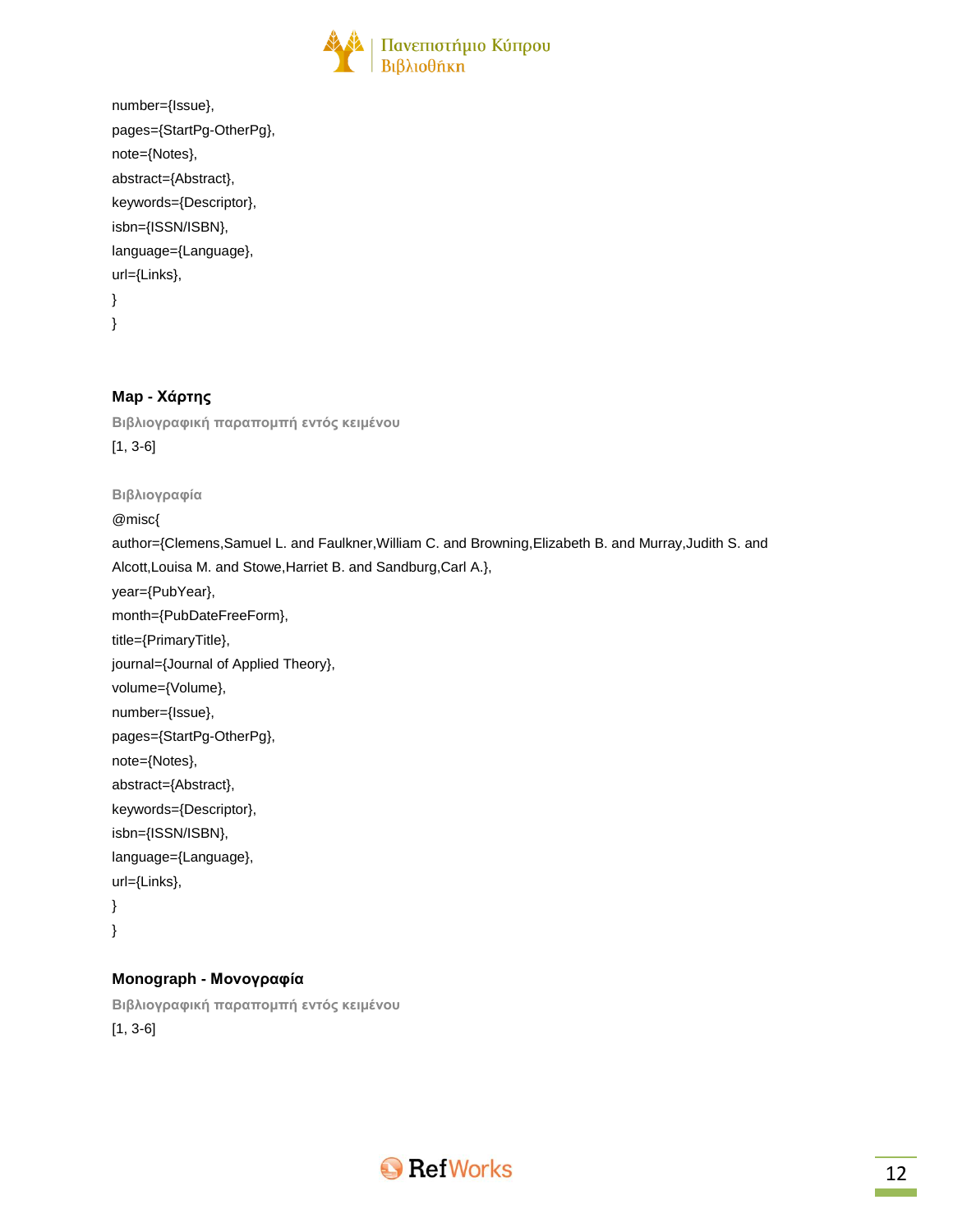

#### **Βιβλιογραφία**

@book{

author={Clemens,Samuel L. and Faulkner,William C. and Browning,Elizabeth B. and Murray,Judith S. and Alcott,Louisa M. and Stowe,Harriet B. and Sandburg,Carl A.}, editor={Emerson,Ralph W. and Yeats,William B. and Frost,Robert L.}, year={PubYear}, month={PubDateFreeForm}, title={PrimaryTitle}, series={SecondaryTitle}, publisher={Publisher}, address={PlaceofPub}, volume={Volume}, number={Issue}, pages={StartPg-OtherPg}, edition={Edition}, note={Notes}, abstract={Abstract}, keywords={Descriptor}, isbn={ISSN/ISBN}, language={Language}, url={Links}, }

### }

### **Motion Picture - Κινηματογραφική Ταινία**

**Βιβλιογραφική παραπομπή εντός κειμένου** [1, 3-6]

**Βιβλιογραφία** @misc{ author={Clemens,Samuel L. and Faulkner,William C. and Browning,Elizabeth B. and Murray,Judith S. and Alcott,Louisa M. and Stowe,Harriet B. and Sandburg,Carl A.}, year={PubYear}, month={PubDateFreeForm}, title={PrimaryTitle}, journal={Journal of Applied Theory}, volume={Volume}, number={Issue}, pages={StartPg-OtherPg}, note={Notes}, abstract={Abstract},

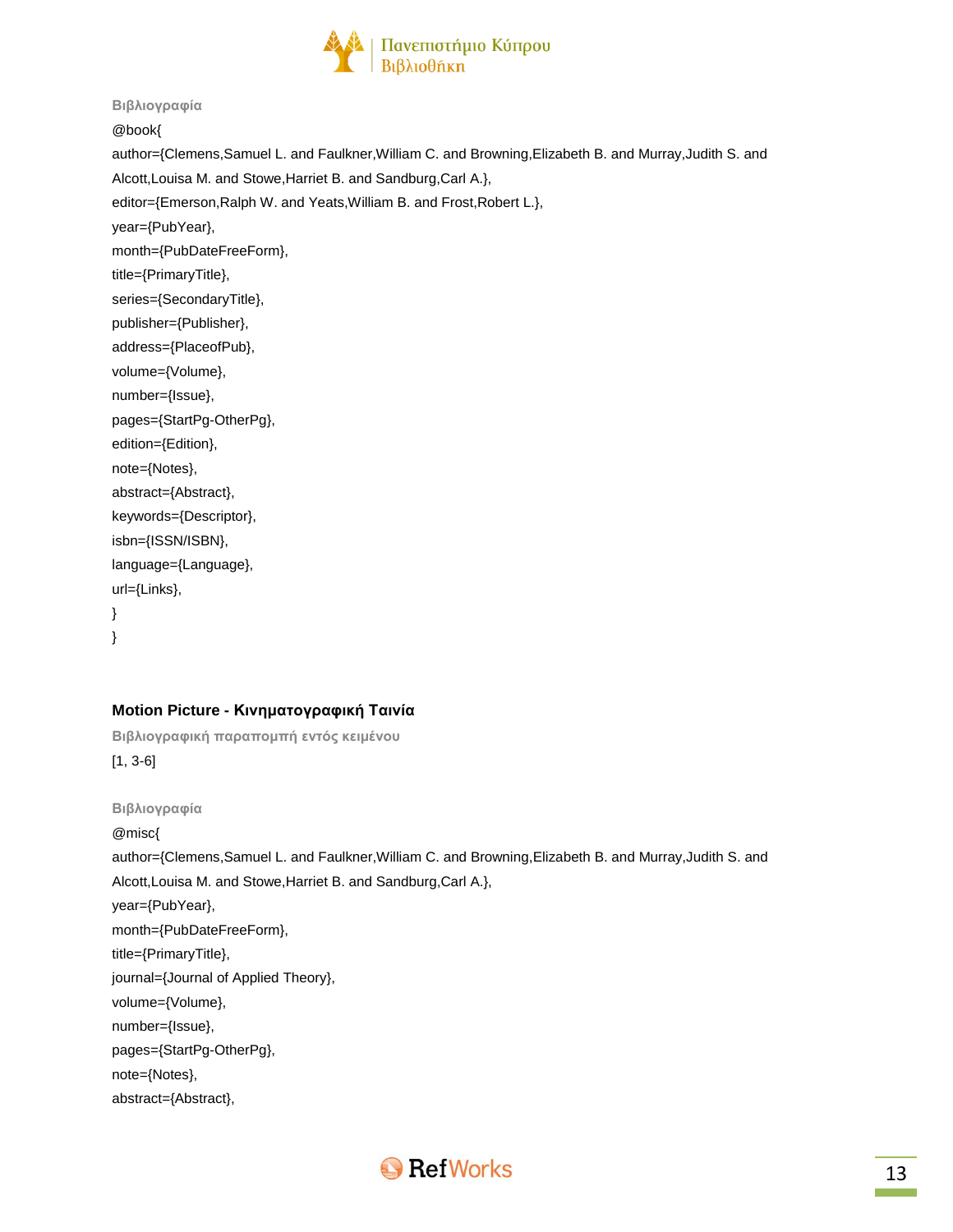

```
keywords={Descriptor},
isbn={ISSN/ISBN},
language={Language},
url={Links},
}
}
```
### **Music Score - Παρτιτούρα**

```
Βιβλιογραφική παραπομπή εντός κειμένου
[1, 3-6]
Βιβλιογραφία
@misc{
author={Clemens,Samuel L. and Faulkner,William C. and Browning,Elizabeth B. and Murray,Judith S. and
Alcott,Louisa M. and Stowe,Harriet B. and Sandburg,Carl A.},
```
year={PubYear},

month={PubDateFreeForm},

title={PrimaryTitle},

journal={Journal of Applied Theory},

volume={Volume},

```
number={Issue},
```
pages={StartPg-OtherPg},

```
note={Notes},
```
abstract={Abstract},

```
keywords={Descriptor},
```
isbn={ISSN/ISBN},

language={Language},

url={Links}, }

}

### **Newspaper Article - Άρθρο Εφημερίδας**

**Βιβλιογραφική παραπομπή εντός κειμένου** [1, 3-6]

**Βιβλιογραφία** @misc{ author={Clemens,Samuel L. and Faulkner,William C. and Browning,Elizabeth B. and Murray,Judith S. and Alcott,Louisa M. and Stowe,Harriet B. and Sandburg,Carl A.}, year={PubYear},

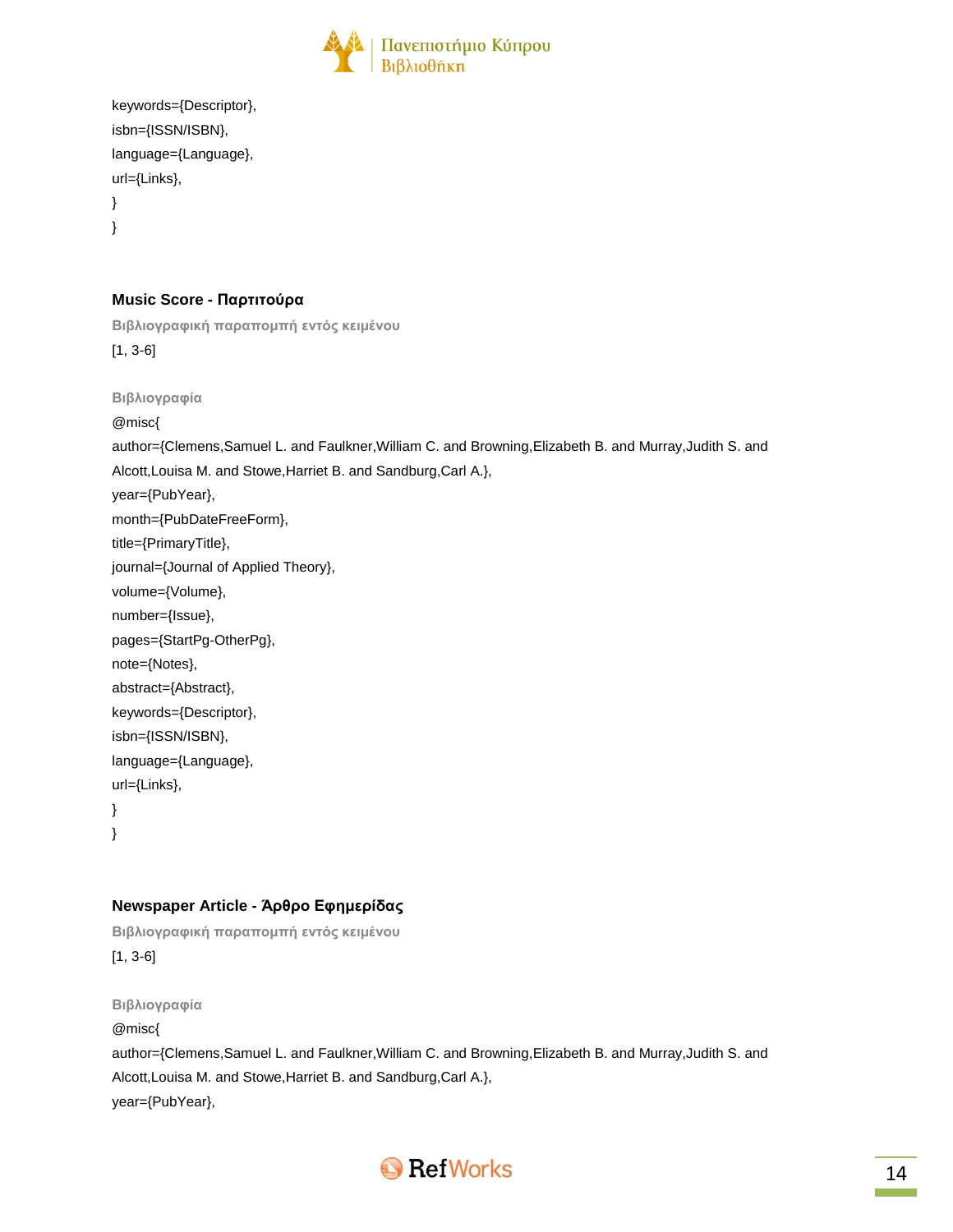

| month={PubDateFreeForm},             |
|--------------------------------------|
| title={PrimaryTitle},                |
| journal={Journal of Applied Theory}, |
| volume={Volume},                     |
| number={lssue},                      |
| pages={StartPg-OtherPg},             |
| note={Notes},                        |
| abstract={Abstract},                 |
| keywords={Descriptor},               |
| isbn={ISSN/ISBN},                    |
| language={Language},                 |
| $url=\{Links\},\$                    |
| ∤                                    |
| ł                                    |
|                                      |

### **Online Discussion Forum/Blogs - Online Συζητήσεις σε Ιστολόγια**

**Βιβλιογραφική παραπομπή εντός κειμένου** [1, 3-6] **Βιβλιογραφία** @misc{ author={Clemens,Samuel L. and Faulkner,William C. and Browning,Elizabeth B. and Murray,Judith S. and Alcott,Louisa M. and Stowe,Harriet B. and Sandburg,Carl A.}, year={PubYear}, month={PubDateFreeForm}, title={PrimaryTitle}, journal={Journal of Applied Theory}, volume={Volume}, number={Issue}, pages={StartPg-OtherPg}, note={Notes}, abstract={Abstract}, keywords={Descriptor}, isbn={ISSN/ISBN}, language={Language}, url={Links}, } }

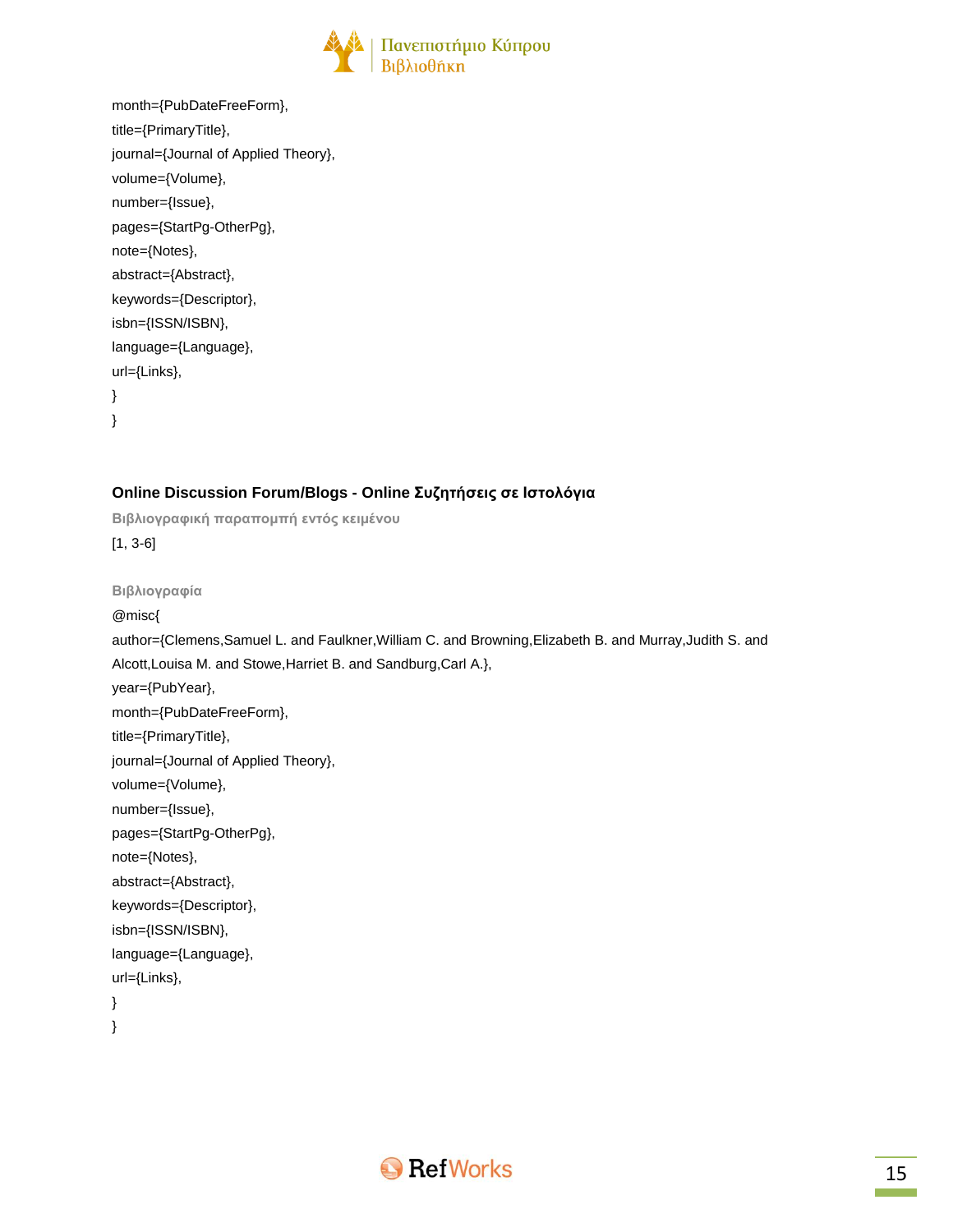

### **Patent - Πατέντα**

**Βιβλιογραφική παραπομπή εντός κειμένου**

[1, 3-6]

**Βιβλιογραφία** @misc{ author={Clemens,Samuel L. and Faulkner,William C. and Browning,Elizabeth B. and Murray,Judith S. and Alcott,Louisa M. and Stowe,Harriet B. and Sandburg,Carl A.}, year={PubYear}, month={PubDateFreeForm}, title={PrimaryTitle}, journal={Journal of Applied Theory}, volume={Volume}, number={Issue}, pages={StartPg-OtherPg}, note={Notes}, abstract={Abstract}, keywords={Descriptor}, isbn={ISSN/ISBN}, language={Language}, url={Links}, }

}

### **Personal Communication - Προσωπική Επικοινωνία**

**Βιβλιογραφική παραπομπή εντός κειμένου** [1, 3-6]

**Βιβλιογραφία**

@misc{

author={Clemens,Samuel L. and Faulkner,William C. and Browning,Elizabeth B. and Murray,Judith S. and

Alcott,Louisa M. and Stowe,Harriet B. and Sandburg,Carl A.},

year={PubYear},

month={PubDateFreeForm},

title={PrimaryTitle},

journal={Journal of Applied Theory},

volume={Volume},

number={Issue},

pages={StartPg-OtherPg},

note={Notes},

abstract={Abstract},

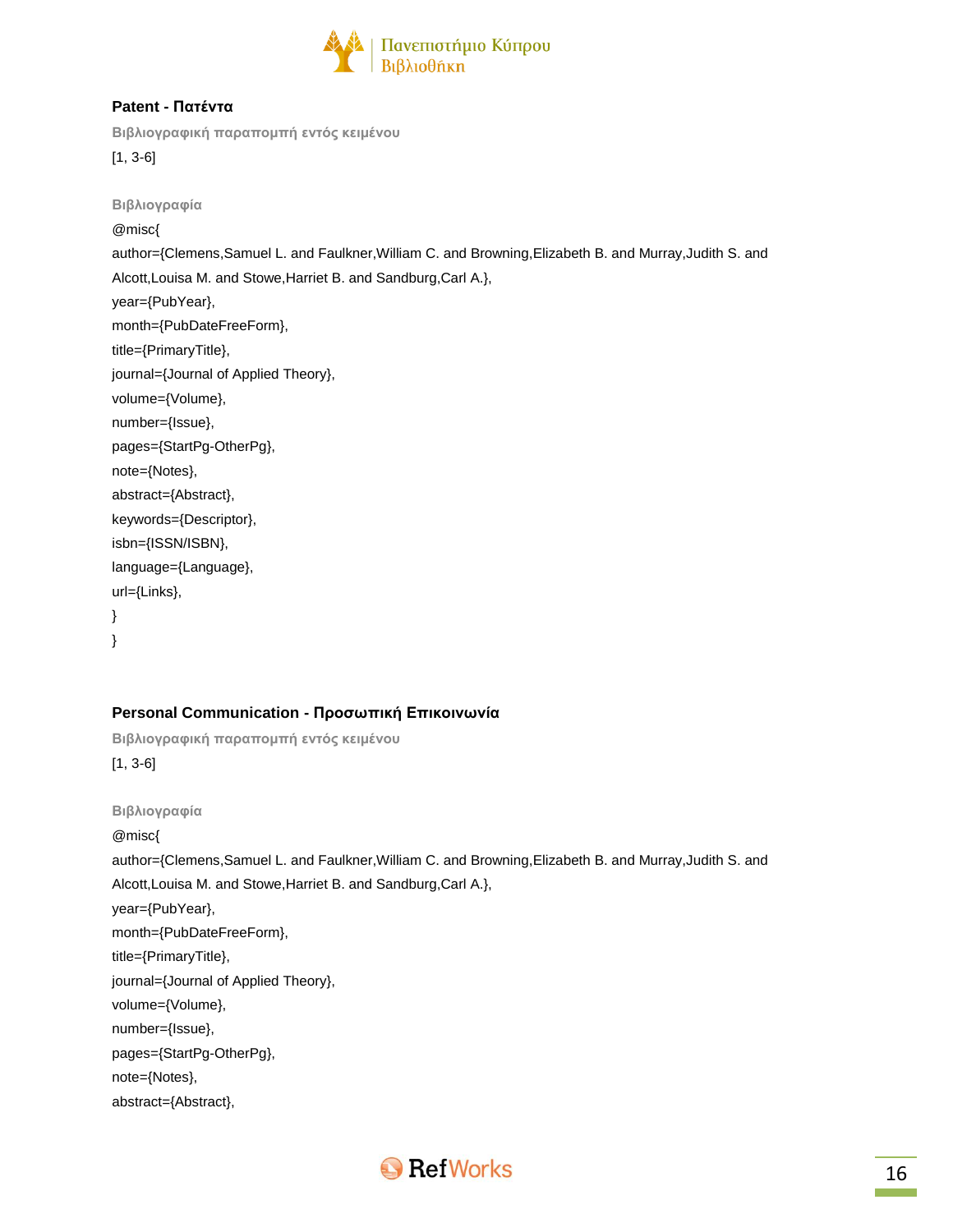

```
keywords={Descriptor},
isbn={ISSN/ISBN},
language={Language},
url={Links},
}
}
```
### **Report - Έκθεση**

**Βιβλιογραφική παραπομπή εντός κειμένου**

[1, 3-6]

**Βιβλιογραφία**

@techreport{

author={Clemens,Samuel L. and Faulkner,William C. and Browning,Elizabeth B. and Murray,Judith S. and

Alcott,Louisa M. and Stowe,Harriet B. and Sandburg,Carl A.},

year={PubYear},

month={PubDateFreeForm},

title={PrimaryTitle},

institution={Publisher},

type={Classification},

number={Volume},

pages={StartPg-OtherPg},

note={Notes},

abstract={Abstract},

keywords={Descriptor},

isbn={ISSN/ISBN},

language={Language},

url={Links}, }

}

### **Sound Recording - Ηχογράφηση**

**Βιβλιογραφική παραπομπή εντός κειμένου** [1, 3-6]

**Βιβλιογραφία** @misc{ author={Clemens,Samuel L. and Faulkner,William C. and Browning,Elizabeth B. and Murray,Judith S. and Alcott,Louisa M. and Stowe,Harriet B. and Sandburg,Carl A.}, year={PubYear},

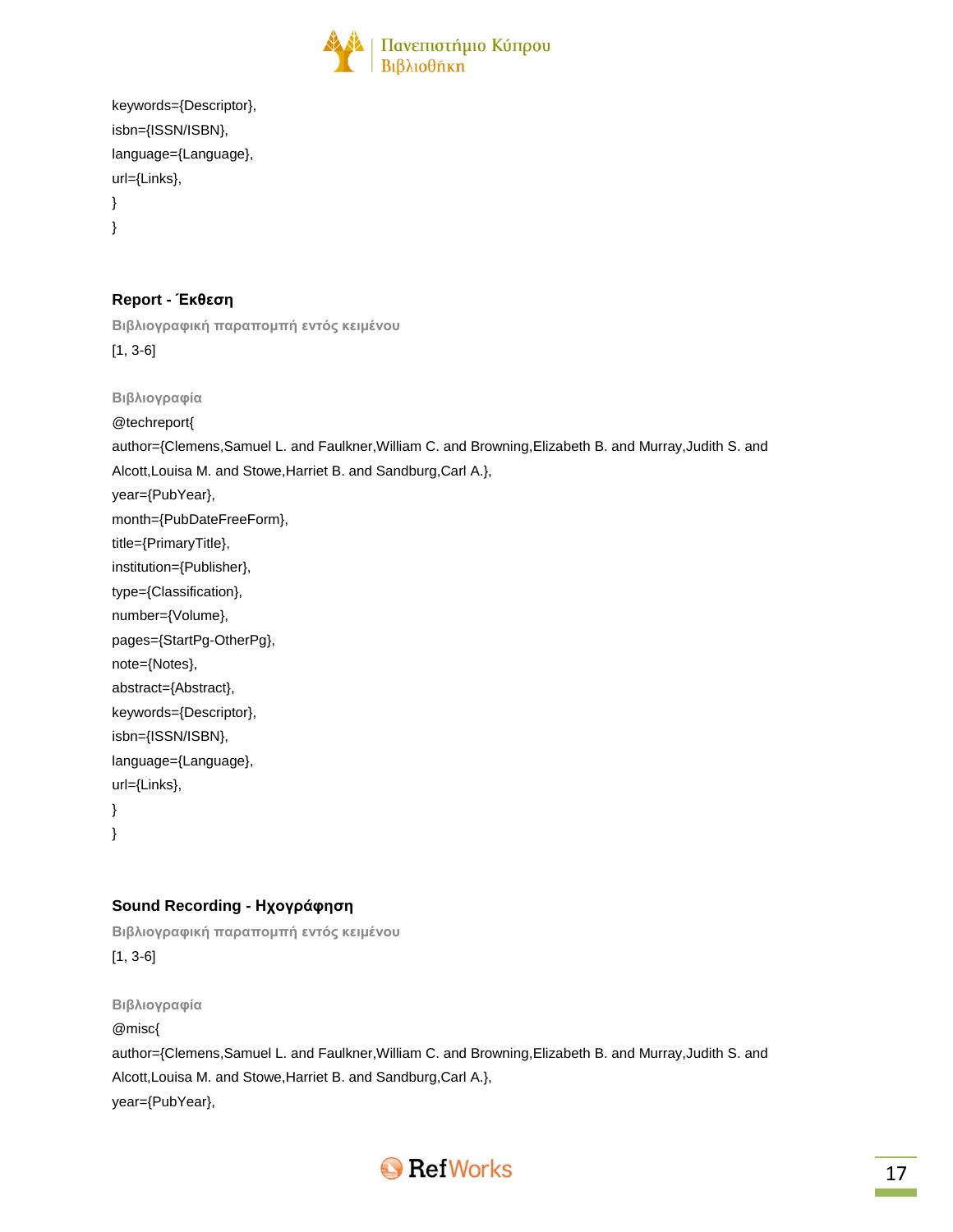

```
month={PubDateFreeForm},
title={PrimaryTitle},
journal={Journal of Applied Theory},
volume={Volume},
number={Issue},
pages={StartPg-OtherPg},
note={Notes},
abstract={Abstract},
keywords={Descriptor},
isbn={ISSN/ISBN},
language={Language},
url={Links},
}
}
```
### **Unpublished Material - Αδημοσίευτο υλικό**

```
Βιβλιογραφική παραπομπή εντός κειμένου
[1, 3-6]
Βιβλιογραφία
@misc{
author={Clemens,Samuel L. and Faulkner,William C. and Browning,Elizabeth B. and Murray,Judith S. and
Alcott,Louisa M. and Stowe,Harriet B. and Sandburg,Carl A.},
year={PubYear},
month={PubDateFreeForm},
title={PrimaryTitle},
journal={Journal of Applied Theory},
volume={Volume},
number={Issue},
pages={StartPg-OtherPg},
note={Notes},
abstract={Abstract},
keywords={Descriptor},
isbn={ISSN/ISBN},
language={Language},
url={Links},
}
}
```
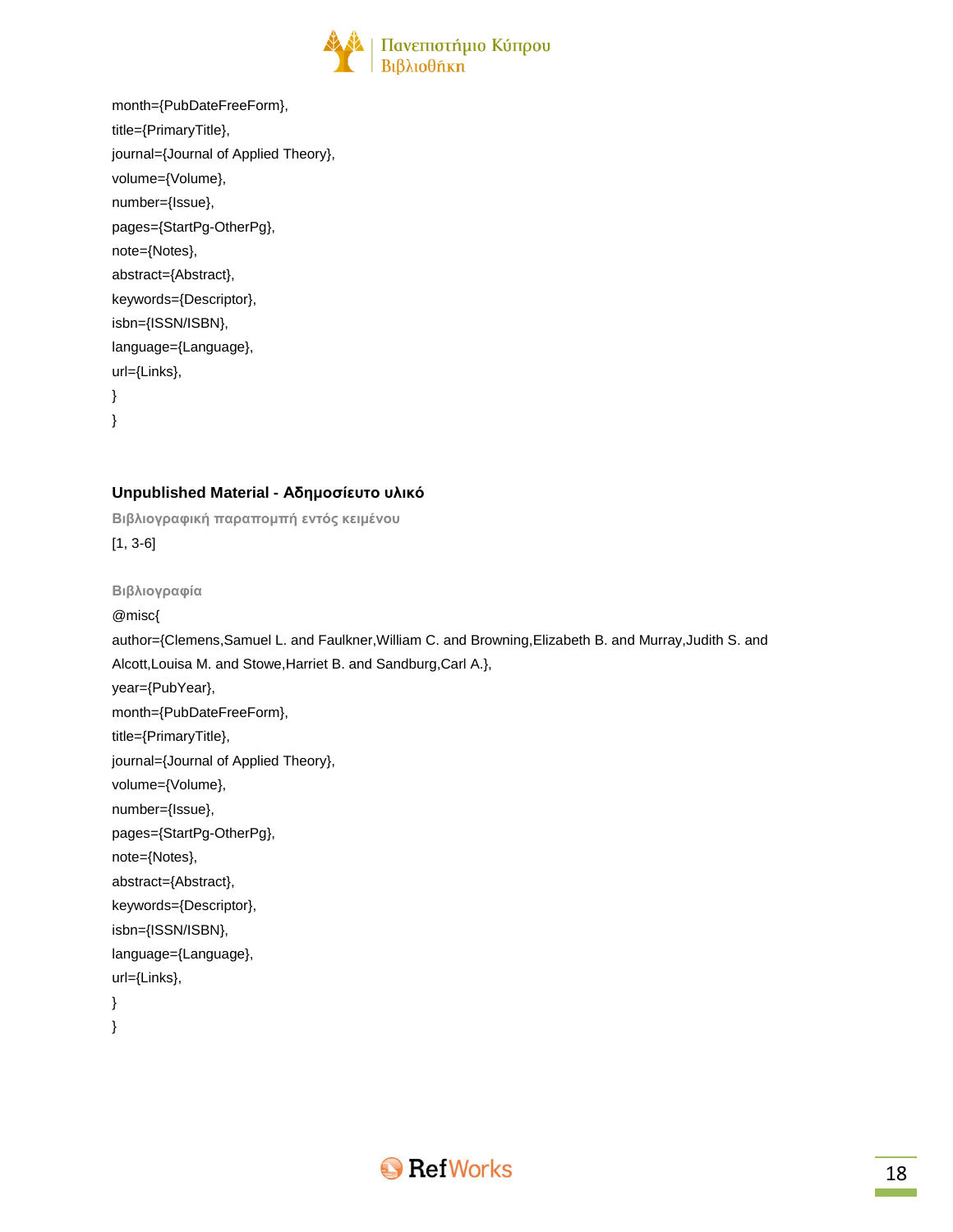

### **Video/DVD - Βίντεο/DVD**

**Βιβλιογραφική παραπομπή εντός κειμένου**

[1, 3-6]

**Βιβλιογραφία** @misc{ author={Clemens,Samuel L. and Faulkner,William C. and Browning,Elizabeth B. and Murray,Judith S. and Alcott,Louisa M. and Stowe,Harriet B. and Sandburg,Carl A.}, year={PubYear}, month={PubDateFreeForm}, title={PrimaryTitle}, journal={Journal of Applied Theory}, volume={Volume}, number={Issue}, pages={StartPg-OtherPg}, note={Notes}, abstract={Abstract}, keywords={Descriptor}, isbn={ISSN/ISBN}, language={Language}, url={Links}, }

}

### **Web Page - Ιστοσελίδα**

**Βιβλιογραφική παραπομπή εντός κειμένου** [1, 3-6]

**Βιβλιογραφία**

@misc{

author={Clemens,Samuel L. and Faulkner,William C. and Browning,Elizabeth B. and Murray,Judith S. and Alcott,Louisa M. and Stowe,Harriet B. and Sandburg,Carl A.}, year={PubYear}, month={PubDateFreeForm}, title={PrimaryTitle}, journal={Journal of Applied Theory}, volume={Volume}, number={Issue}, pages={StartPg-OtherPg}, note={Notes}, abstract={Abstract},